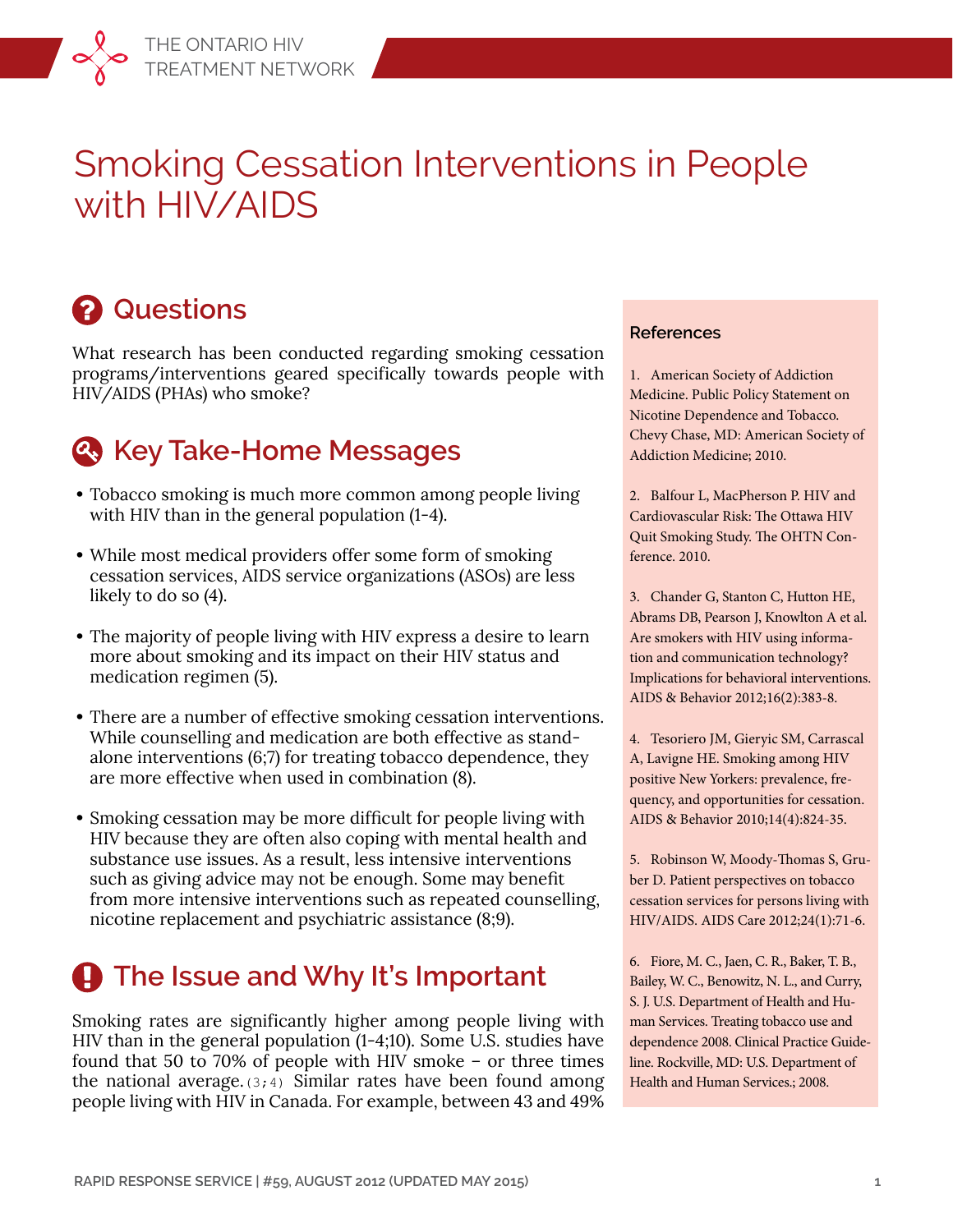of patients visiting an HIV clinic at The Ottawa Hospital smoke (2), compared to 16% of the general Ontario population.(11)

People living with HIV who smoke face a higher risk of bacterial pneumonia, chronic obstructive pulmonary disease (COPD), cardiovascular disease, malignancies and lower health-related quality of life.(12-14) Now that people living with HIV are living longer, the long-term health implications of smoking have become more important as people want to enjoy those years in better health. (3) People living with HIV generally believe in the health benefits of quitting smoking and about the need to actively promote smoking cessation.(15) For example, 75% of respondents in a New York survey indicated that they had an interest in quitting and 64% had tried to quit at least once in the previous year.(4) However, in another study, 33% of participants reported that they had not made a quit attempt since being diagnosed with HIV.(16)

One factor contributing to high smoking rates may be a reluctance to provide people living with HIV with smoking cessation programs that meet their unique needs.(17) Another factor may be a reluctance among people living with HIV to quit smoking since they feel it won't improve their health. Some perceive that "death from AIDS is the only inevitable outcome of a diagnosis of HIV infection", and therefore it doesn't matter if they smoke.(18)

The ability to quit is strongly affected by the addictive nature of nicotine (the addictive substance in tobacco products), which is the most frequent chemical dependence in the U.S. (1) with some research suggesting that nicotine is as addictive as cocaine or heroin.(19;20)

## **What We Found**

Smoking cessation interventions typically fall into three broad groupings: medications, counselling and motivational treatment. Clinician education is also an important factor in helping patients with HIV to quit smoking and avoid relapse.

Seven first-line medications (five nicotine and two non-nicotine) have been found to be effective in reliably increasing long-term smoking abstinence rates. These include bupropion, nicotine gum, nicotine inhalers, nicotine lozenges, nicotine nasal sprays, nicotine patches and varenincline. The U.S. Public Health Service *Clinical Practice Guideline for Treating Tobacco Use and Dependence*  describes these treatments as effective across a broad range of populations.(6) It also notes that: individual, group and telephone (e.g., quitline) counselling are effective and that their effectiveness increases with treatment intensity; and that practical counselling (i.e., problem-solving/skills training) and social support are highly effective. While counselling and medication are effective as standalone interventions for treating tobacco dependence, it is preferable 7. Lemmens V, Oenema A, Knut IK, Brug J. Effectiveness of smoking cessation interventions among adults: A systematic review of reviews. European Journal of Cancer Prevention 2008;17(6):535-44.

8. Kumar SR, Swaminathan S, Flanigan T, Mayer KH, Niaura R. HIV & smoking in India. Indian Journal of Medical Research 2009;130(1):15-22.

9. Benard A, Bonnet F, Tessier JF, Fossoux H, Dupon M, Mercie P et al. Tobacco use in HIV infection. AIDS Patient Care & Stds 2007;21(7):458-68.

10. Fuster M, Estrada V, Fernandez-Pinilla MC, Fuentes-Ferrer ME, Tellez MJ, Vergas J et al. Smoking cessation in HIV patients: rate of success and associated factors. HIV Medicine 2009;10(10):614-9.

11. Health Canada, Controlled Substances and Tobacco Directorate. Canadian Tobacco Use Monitoring Survey, Smoking Prevalence 1999 - 2010. 2010.

12. Crothers K, Goulet JL, Rodriguez-Barradas MC, Gibert CL, Oursler KA, Goetz MB et al. Impact of cigarette smoking on mortality in HIV-positive and HIV-negative veterans. AIDS Education & Prevention 2009;21(Suppl 3):40-53.

13. Kohli R, Lo Y, Homel P, Flanigan TP, Gardner LI, Howard AA et al. Bacterial pneumonia, HIV therapy, and disease progression among HIV-infected women in the HIV epidemiologic research (HER) study. Clinical Infectious Diseases 2006;43(1):90-8.

14. Lifson AR, Neuhaus J, Arribas JR, van dB-W, Labriola AM, Read TR. Smoking-related health risks among persons with HIV in the Strategies for Management of Antiretroviral Therapy clinical trial. American Journal of Public Health 2010;100(10):1896-903.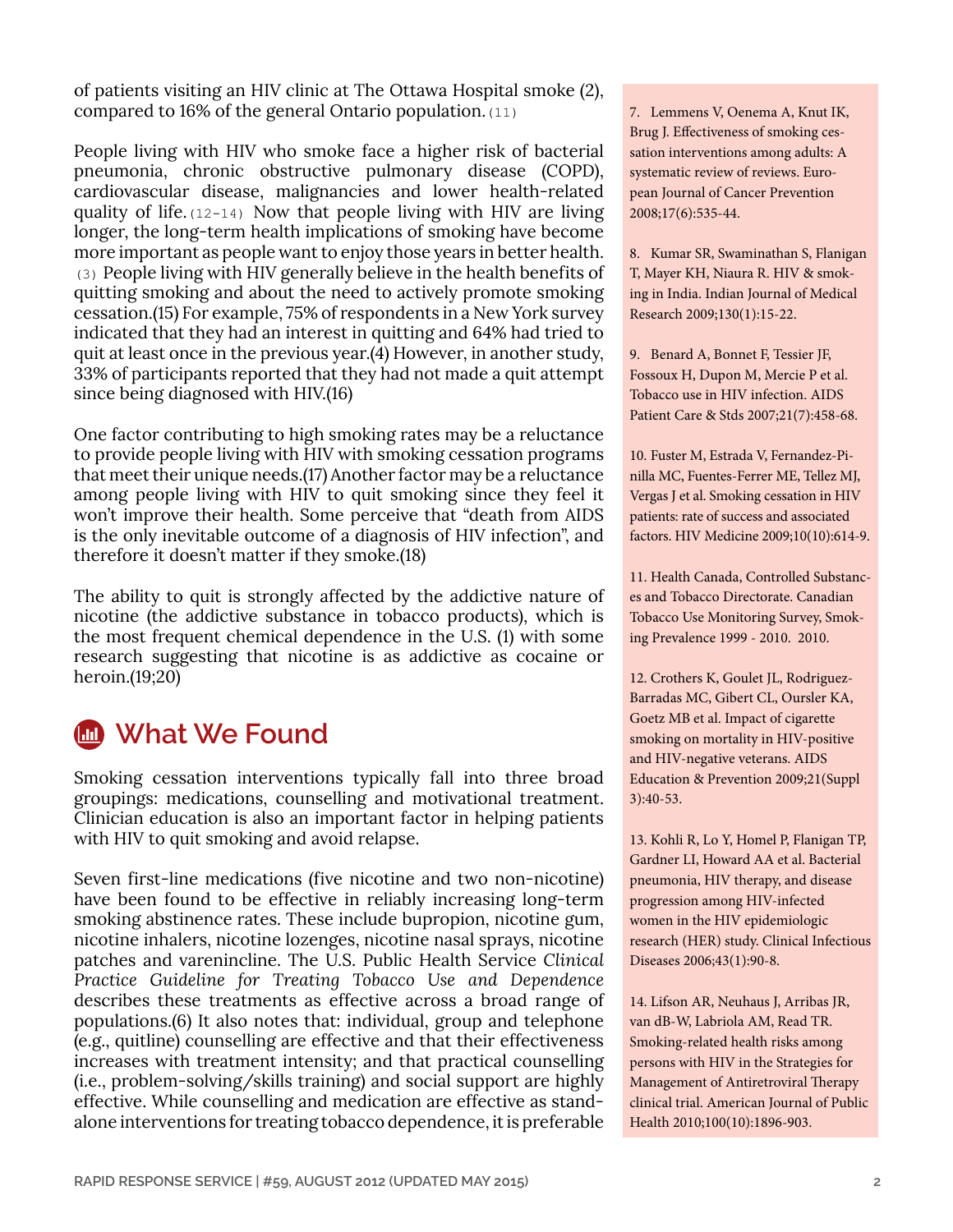to use them in combination. For tobacco users who are currently unwilling to try quitting, motivational treatment can be effective in encouraging future attempts to quit.(6)

A systematic review of 23 studies found that group behavioural therapy, bupropion, intensive physician advice, nicotine replacement therapy, individual counselling, telephone counselling, nursing interventions and tailored self-help interventions were all effective in increasing smoking cessation rates.(7) According to the same review, comprehensive clean indoor laws also increased quit rates by 12–38%.(7) Another systematic review comparing the effectiveness of Nicotine Replacement Therapy (NRT), bupropion, and varenincline found that all provide therapeutic effects in assisting with smoking cessation but varenincline was identified to be more effective than placebo, bupropion and NRT (in indirect comparison).(21) Varenincline was also found to be more effective than NRT in a study by Ferketich et al. (22) However, both Ferketich and the authors of an Ontario study found that people living with HIV were slightly more likely than those in the general population to stop using varenincline. (22;23)

One study focusing on clinicians (24) found that, when physicians treating people with HIV received a half day of standardized training on smoking cessation counselling and pharmacotherapy, the odds of their patients quitting increased and the odds of relapse over the 10-year follow-up period decreased.

## **People living with HIV and quitting smoking**

Due to a unique set of social, economic, psychiatric and medical needs that may affect their smoking habits, people living with HIV may face greater challenges quitting smoking.(25) The overlap between treatment, care and support for HIV, substance use and mental illness may make smoking cessation more difficult for people living with HIV than in the general population.(4)

As a result, less intensive interventions such as giving advice may not be enough for some people living with HIV to quit smoking. Some may benefit from more intensive interventions such as repeated counselling, nicotine replacement and psychiatric assistance.(8) According to one study, only 14% of respondents reported that they were both motivated to quit smoking and living without a codependency (cannabis or alcohol) or depressive symptoms. A standard tobacco cessation plan could be effective with these individuals, but those who lack motivation and/or have a codependence will likely need a more intensive approach.(9)

## **The role of HIV care in smoking cessation**

HIV care – which includes interdisciplinary teams and regular follow-up appointments  $-$  is in a unique position to offer smoking cessation programs.(25) The U.S. Public Health Service has a clear set of clinical guidelines to aid people in quitting smoking, known as

15. Shuter J, Salmo LN, Shuter AD, Nivasch EC, Fazzari M, Moadel AB. Provider beliefs and practices relating to tobacco use in patients living with HIV/ AIDS: a national survey. AIDS & Behavior 2012;16(2):288-94.

16. Burkhalter JE, Springer CM, Chhabra R, Ostroff JS, Rapkin BD. Tobacco use and readiness to quit smoking in lowincome HIV-infected persons. Nicotine & Tobacco Research 2005;7(4):511-22.

17. Lazev A, Vidrine D, Arduino R, Gritz E. Increasing access to smoking cessation treatment in a low-income, HIV-positive population: the feasibility of using cellular telephones. Nicotine & Tobacco Research 2004;6(2):281-6.

18. Niaura R, Shadel WG, Morrow K, Tashima K, Flanigan T, Abrams DB. Human immunodeficiency virus infection, AIDS, and smoking cessation: the time is now. Clinical Infectious Diseases 2000;31(3):808-12.

19. U.S.Department of Health and Human Services. Surgeon General's Report-How Tobacco Smoke Causes Disease: The Biology and Behavioral Basis for Smoking-Attributable Disease. Washington, D.C.: U.S.Department of Health and Human Services; 2010.

20. National Institute on Drug Abuse. Research Reports: Tobacco Addiction. Bethesda, MD: National Institutes of Health, National Institute on Drug Abuse; 2009.

21. Wu P, Wilson K, Dimoulas P, Mills EJ. Effectiveness of smoking cessation therapies: a systematic review and metaanalysis. BMC Public Health 2006;6:300.

22. Ferketich AK, Diaz P, Browning KK, Lu B, Koletar SL, Reynolds NR et al. Safety of varenicline among smokers enrolled in the lung HIV study. Nicotine & Tobacco Research 2013;15(1):247-54.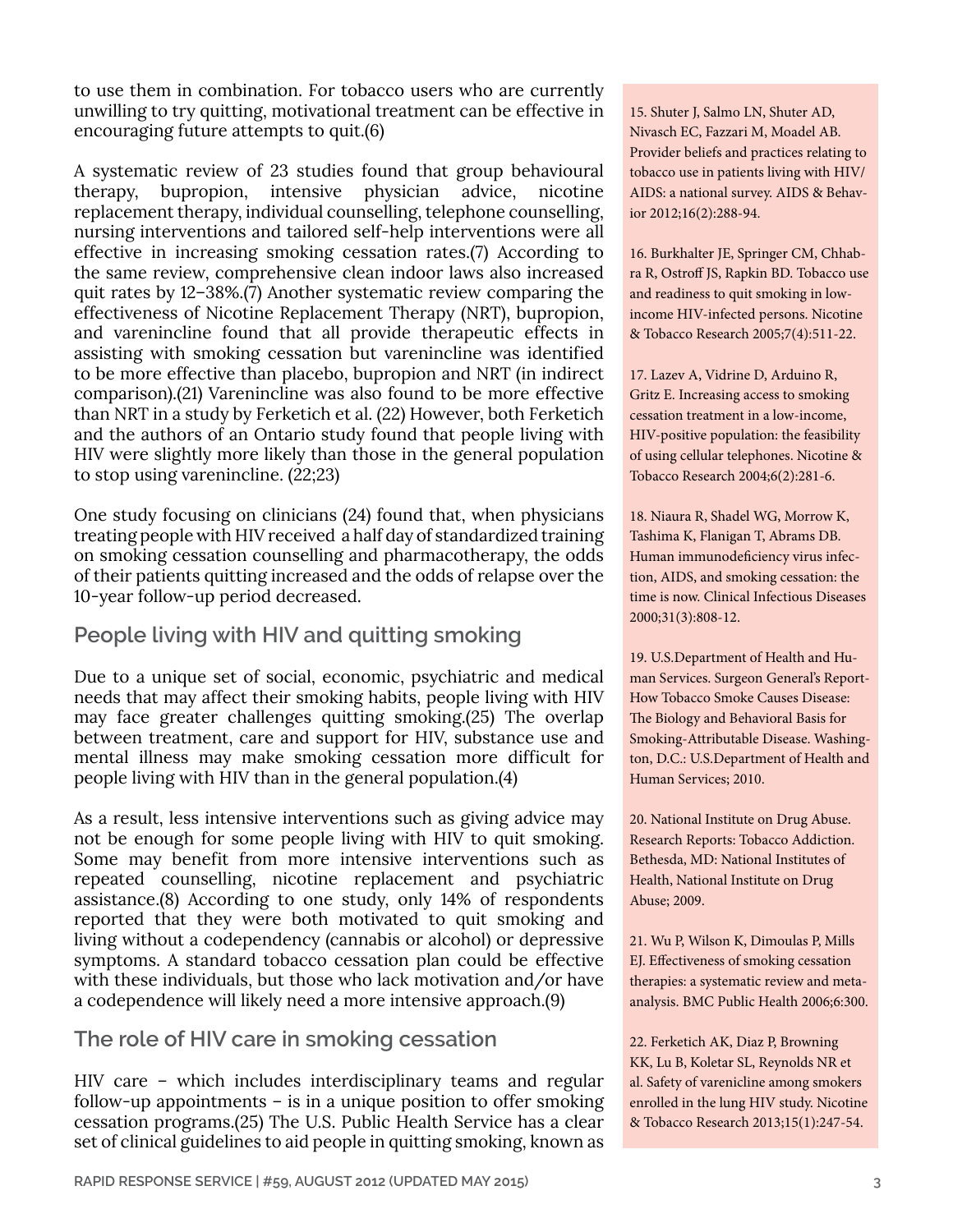the "5 As": Ask, Advise, Assess, Assist and Arrange. However, no set of similar guidelines exist specifically for people living with HIV who smoke.(25) According to one study, there are not enough smoking cessation promotion activities in AIDS service organizations (ASOs) and adherence to the "5 As" has been extremely low among people living with HIV.(15) ASOs may have less knowledge about their clients' smoking habits than general medical providers (26) and they could benefit from stronger collaboration with tobacco researchers, who are better versed in population-specific tobacco cessation strategies.(27) Another study pointed out that all ASOs should be aware that tobacco quitlines exist and they can refer their patients to these services.(28)

## **Smoking cessation strategies**

According to one qualitative study, people living with HIV share an overwhelming desire for smoking cessation support groups exclusively for people living with HIV.(10) The "Smoke Free Program," an 8-session intervention featuring groups of HIV-positive smokers co-facilitated by an HIV-positive former smoker, investigated the effectiveness of this approach.(29) Quit rates for participants in the HIV-positive group condition were nearly twice those of people with HIV who received standard care (19% v. 10%).(29)

A meta-analysis of 43 studies on the effectiveness of sessions of varying lengths found that brief interventions (three minutes or less) resulted in 13% of participants becoming abstinent while longer interventions (10 minutes or more) led to 25% becoming abstinent.(6;30;31) In terms of the likelihood of being abstinent after six months, one study found the following rates from interventions providing advice (9%), counselling (12%) and nicotine gum (17%).(8) In some cases, smoking cessation interventions involving medication (such as bupropion and varenincline) resulted in significantly higher abstinence rates than cessation involving counselling.(8)

Due to their broad reach and efficacy, quitlines for smokers are cost-effective.(25) However, consistent access to a telephone may be a barrier for some low-income households.(25) One study recommended a cellular telephone intervention, which gave participants a pre-paid cell phone.(17) The advantages of using a cell phone are convenience, flexibility and confidentiality; the study suggests that cell phone counselling may provide a cost-effective way to overcome barriers to accessing care. In a randomized trial by Vidrine et al. (32), a cellphone counselling intervention led to a four times higher likelihood of smoking cessation after three months when compared to usual care. By 12 months, the intervention effect had declined, but the authors suggest that an extended intervention that incorporated connections to mental health counsellors, social services and substance abuse counsellors would enhance durability. (33)

A web-based smoking cessation intervention --"Positively Smoke Free on the Web" -- combined with NRT and reminder phone calls, 23. Cui Q, Robinson L, Elston D, Smaill F, Cohen J, Quan C et al. Safety and tolerability of varenicline tartrate (Champix/Chantix) for smoking cessation in HIV-infected subjects: A pilot open-label study. AIDS Patient Care & Stds 2012;26(1):12-9.

24. Huber M, Ledergerber B, Sauter B, Young J, Fehr J, Cusini A et al. Outcome of smoking cessation counselling of HIVpositive persons by HIV care physicians. HIV Medicine 2012;13(71):387-97.

25. Nahvi S, Cooperman NA. Review: The need for smoking cessation among HIV-positive smokers. AIDS Education & Prevention 2009;21(Suppl 3):14-27.

26. Crothers K, Tindle HA. Prevention of bacterial pneumonia in HIV infection: focus on smoking cessation. Expert Review of Antiinfective Therapy 2011;9(7):759-62.

27. Harris JK. Connecting discovery and delivery: the need for more evidence on effective smoking cessation strategies for people living with HIV/AIDS. American Journal of Public Health 2010;100(7):1245-9.

28. Drach L, Holbert T, Maher J, Fox V, Schubert S, Saddler LC. Integrating smoking cessation into HIV care. AIDS Patient Care & Stds 2010;24(3):139-40.

29. Moadel AB, Bernstein SL, Mermelstein RJ, Arnsten JH, Dolce EH, Shuter J. A randomized controlled trial of a tailored group smoking cessation intervention for HIV-infected smokers. Journal of Acquired Immune Deficiency Syndromes: JAIDS 2012;61(2):208-15.

30. Kwong J, Bouchard-Miller K. Smoking cessation for persons living with HIV: a review of currently available interventions. Journal of the Association of Nurses in AIDS Care 2010;21(1):3-10.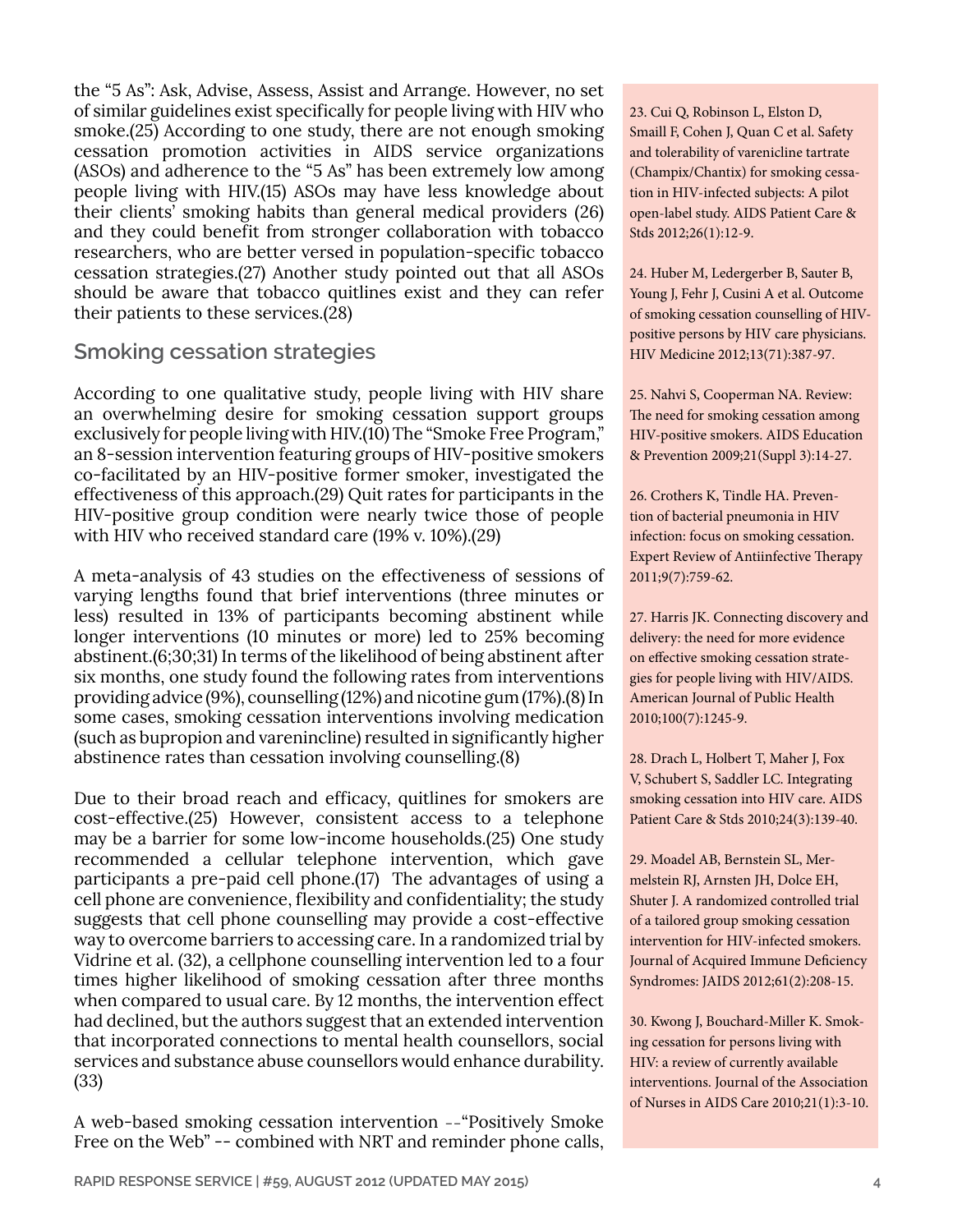resulted in quit rates of 10% among participants living with HIV. (34) However, a study that compared a web-based treatment plan plus NRT to individual counselling plus NRT found no significant differences in abstinence rates.(35)

While some interventions appear promising, the main message is that we need to learn more about smoking cessation programs tailored specifically to people living with HIV.(25) For example, despite evidence that motivational interviewing (MI) interventions are effective for smoking cessation (36), a small one-month MI intervention with women living with HIV was ineffective (37) - although the study did find that it did decrease the number of cigarettes the women smoked per day compared to those who did not receive the intervention.(37) Given that the size of the study and limited follow-up, larger and longer studies are required to explore this type of intervention.

## **Factors That May Impact Local Applicability**

The literature dealt almost exclusively with data and research conducted in high-income countries (U.S., Canada) except for one study that reported on findings from India.(8) While these findings may be generalizable to the Canadian setting, some countries have different smoking rates, HIV infection rates, smoking culture, regulations and availability of smoking cessation interventions. Therefore, some findings should be interpreted with caution.

## **What We Did**

We searched Medline using a combination of search terms: Smoking Cessation (MeSH term) AND HIV (text term). We did not limit the search results by date of publication or study jurisdiction. We also searched the Cochrane Library for any potentially relevant systematic reviews using the following text terms: HIV AND (smoking OR tobacco), www.Health-Evidence.ca using the following search terms: HIV (text term) AND [Smoking cessation (category) OR tobacco use (category)], and DARE database (limited to 1996-2011) using the following search terms: HIV AND (smoking OR tobacco). Lastly, we reviewed the references in the studies found. All searches were conducted on August 1, 2012 and updated with three new journal articles (24;32;37) on December 12, 2012. An additional search was conducted on April 8, 2015, with six new articles added on May 13, 2015.

31. Reus VI, Smith BJ. Multimodal techniques for smoking cessation: a review of their efficacy and utilisation and clinical practice guidelines. Int J Clin Pract 2008;62(11):1753-68.

32. Vidrine DJ, Marks RM, Arduino RC, Gritz ER. Efficacy of cell phone-delivered smoking cessation counseling for persons living with HIV/AIDS: 3-month outcomes. Nicotine & Tobacco Research 2012;14(1):106-10.

33. Gritz ER, Danysh HE, Fletcher FE, Tami-Maury I, Fingeret MC, King RM et al. Long-term outcomes of a cell phonedelivered intervention for smokers living with HIV/AIDS. Clinical Infectious Diseases 2013;57(4):608-15.

34. Shuter J, Morales DA, Considine-Dunn SE, An LC, Stanton CA. Feasibility and preliminary efficacy of a web-based smoking cessation intervention for HIV-infected smokers: A randomized controlled trial. Journal of Acquired Immune Deficiency Syndromes: JAIDS 2014;67(1):59-66.

35. Humfleet GL, Hall SM, Delucchi KL, Dilley JW. A randomized clinical trial of smoking cessation treatments provided in HIV clinical care settings. Nicotine & Tobacco Research 2013;15(8):1436-45.

36. Dunn C, Deroo L, Rivara FP. The use of brief interventions adapted from motivational interviewing across behavioral domains: A systematic review. Addiction 2001;96(12):1725-42.

37. Manuel JK, Lum PJ, Hengl NS, Sorensen JL. Smoking cessation interventions with female smokers living with HIV/AIDS: A randomized pilot study of motivational interviewing. AIDS Care 2013;25(7):820-7.